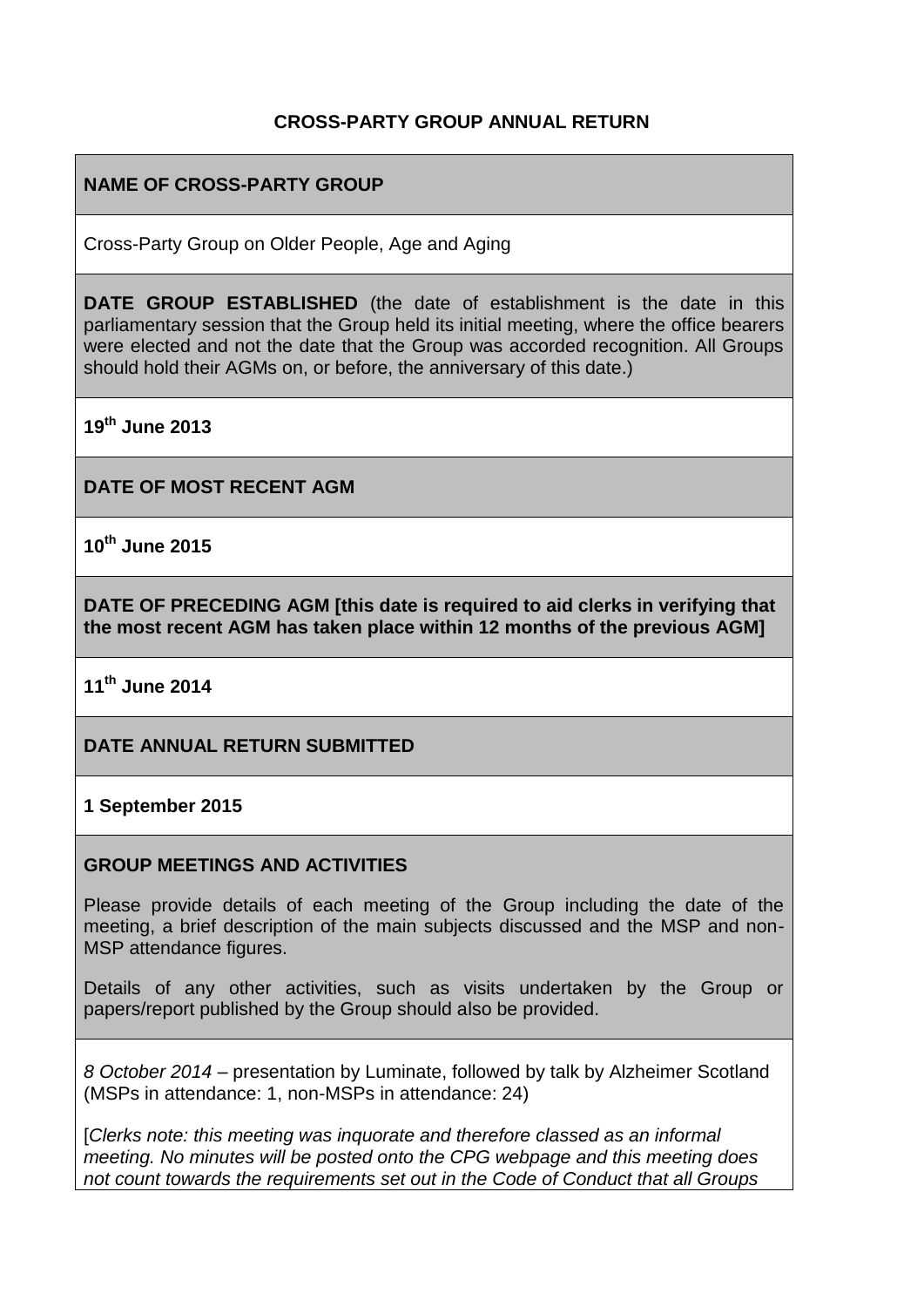*must hold two meetings per year*]

*10 December 2014* – talk by QMU, followed by talk by SIAA (MSPs in attendance: 4, non-MSPs in attendance: 14)

*22 April 2015* – presentation by Contact the Elderly, followed by a presentation by We Are Snook (MSPs in attendance: 2, non-MSPs in attendance: 14)

*10 June 2015* – talk by HIV Scotland, followed by a presentation by The University of Edinburgh (MSPs in attendance: 3, non-MSPs in attendance: 19)

# **MSP MEMBERS OF THE GROUP**

Please provide names and party designation of all MSP members of the Group.

Sandra White MSP (SNP)

Nanette Milne MSP (Con)

Alison McInnes MSP (Lib Dem)

Elaine Smith MSP (Lab)

Rhoda Grant MSP (Lab)

## **NON-MSP MEMBERS OF THE GROUP**

For organisational members please provide only the name of the organisation, it is not necessary to provide the name(s) of individuals who may represent the organisation at meetings of the Group.

| <b>Individuals</b> | <b>Christopher White</b>                                                                                                                                               |
|--------------------|------------------------------------------------------------------------------------------------------------------------------------------------------------------------|
| Organisations      | Age Scotland<br>Royal College of Nursing<br><b>Police Scotland</b><br><b>National Federation of Occupation Pensioners</b><br>The Big Lottery Fund<br><b>SOPA</b>       |
|                    | <b>Alzheimer Scotland</b><br>Contact the Elderly<br><b>Consumer Focus Scotland</b><br><b>Red Cross</b><br><b>WRVS</b><br>Scottish Independent Advocacy Alliance (SIAA) |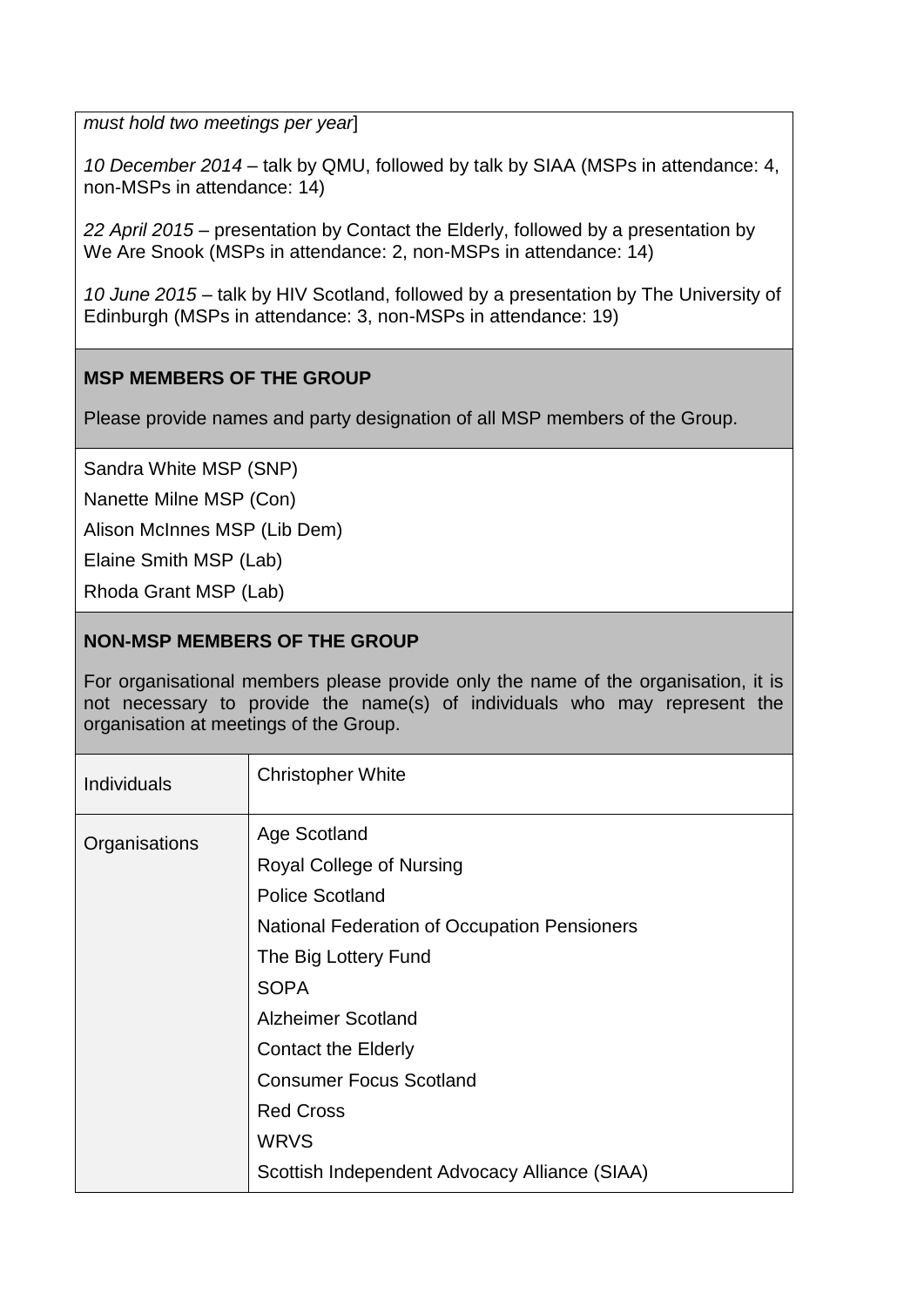| <b>Scottish Pensioners Forum</b>     |
|--------------------------------------|
| Tax Help for Older People            |
| Pagoda PR                            |
| We Are Snook                         |
| Division of Clinical Psychology      |
| Luminate                             |
| National Forum on Older Volunteering |
| <b>Generations Working Together</b>  |
| <b>Scottish Care</b>                 |
| <b>HIV Scotland</b>                  |
| <b>Royal Pharmaceutical Society</b>  |
| <b>Housing Options Scotland</b>      |
| Home Instead                         |
| <b>Housing Trust Association</b>     |
| <b>Mental Health Foundation</b>      |
| <b>The Silver Line Scotland</b>      |
| Independent Age                      |
| <b>Marie Curie</b>                   |
| <b>Equality Scotland</b>             |

# **GROUP OFFICE BEARERS**

Please provide names for all office bearers. The minimum requirement is that two of the office bearers are MSPs and one of these is Convener – beyond this it is a matter for the Group to decide upon the office bearers it wishes to have. It is permissible to have more than one individual elected to each office, for example, coconveners or multiple deputy conveners.

| Convener               | Sandra White MSP         |
|------------------------|--------------------------|
| <b>Deputy Convener</b> | Nanette Milne MSP        |
| Secretary              | Glenda Watt (SOPA)       |
| <b>Treasurer</b>       | <b>Christopher White</b> |
|                        |                          |

# **FINANCIAL BENEFITS OR OTHER BENEFITS RECEIVED BY THE GROUP**